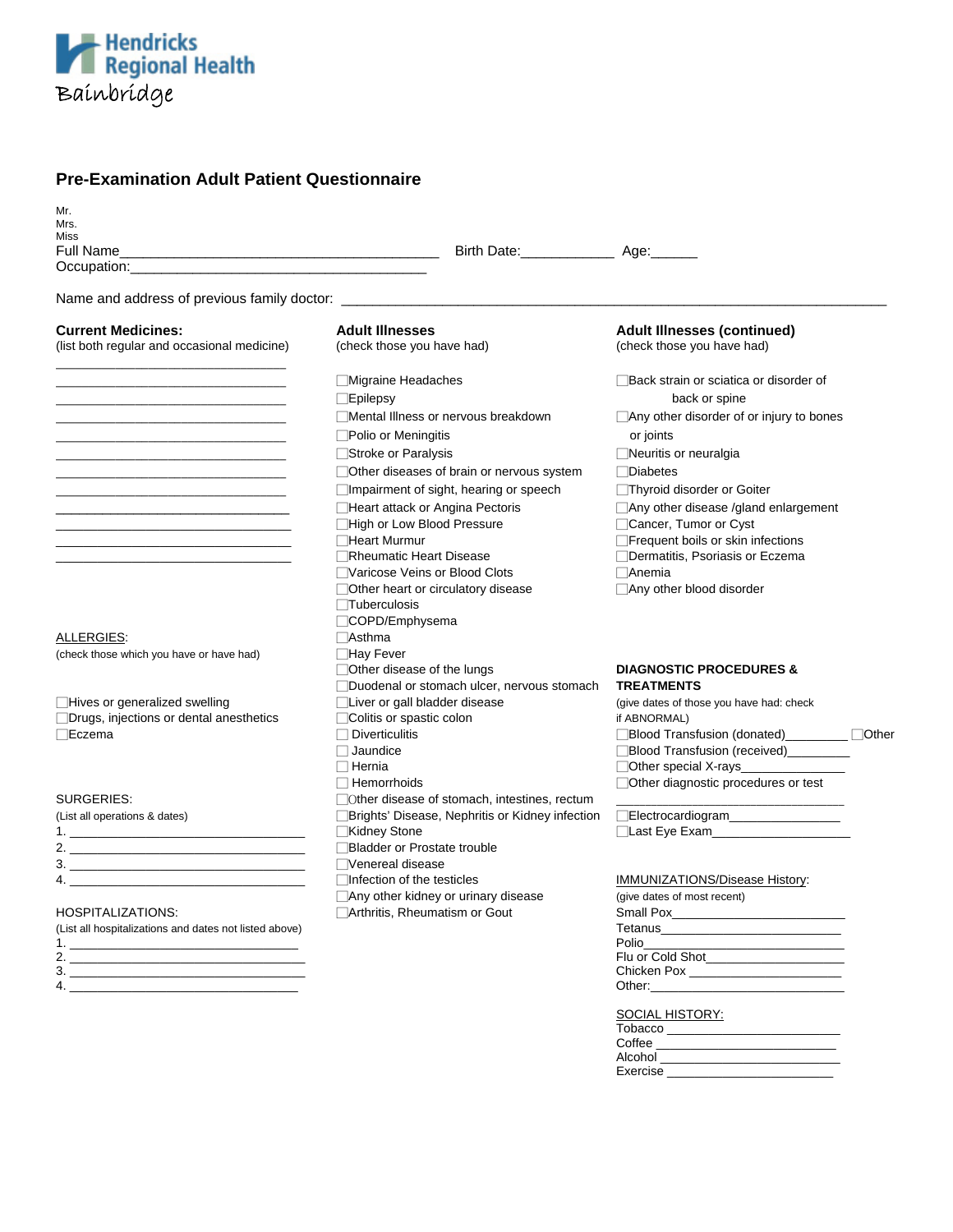(patient questionnaire continued)

#### **FAMILY HISTORY (List any health problems)**

#### CHECK THOSE ILLNESSES SUFFERED BY BLOOD RELATIVES:

| Relationship                                                                                                                                                                                                                  |
|-------------------------------------------------------------------------------------------------------------------------------------------------------------------------------------------------------------------------------|
| $\Box$ Cancer                                                                                                                                                                                                                 |
| □Tuberculosis ____________________                                                                                                                                                                                            |
| □Diabetes <u>■ Diabetes</u>                                                                                                                                                                                                   |
|                                                                                                                                                                                                                               |
|                                                                                                                                                                                                                               |
| Thyroid Disease <b>container the Contract of Thyroid Disease</b>                                                                                                                                                              |
| Kidney diseases ____________________                                                                                                                                                                                          |
| □Blood disorders and the set of the set of the set of the set of the set of the set of the set of the set of the set of the set of the set of the set of the set of the set of the set of the set of the set of the set of th |
| $\Box$ Allergies<br><u> 1980 - Johann Barnett, fransk politiker</u>                                                                                                                                                           |
| □Insanity or Suicide National Action of Suicide                                                                                                                                                                               |
| $\Box$ Heart or circulation                                                                                                                                                                                                   |
| Does any other illness run in your family?                                                                                                                                                                                    |
| List: .                                                                                                                                                                                                                       |

## FOR WOMEN ONLY

Gynecology History Age menstrual period began\_\_\_\_\_\_\_\_\_\_\_\_\_ Date of last menstrual period\_ Length of menstrual cycle (from beginning to Duration of menstrual period\_\_\_\_\_\_\_\_\_days

CHECK IF YOU HAVE THE FOLLOWING:

- □Menstrual irregularity
- □Menstrual cramps
- □Swelling before or during periods
- □Mental tension before or during periods
- □Decreased menstrual flow or □Flooding
- □Hormone Replacement
- □Vaginal bleeding/spotting between periods
- □Vaginal discharge or infection
- □Hot flashes
- Date of last pelvic exam and Pap Smear \_\_\_\_\_\_\_\_\_\_\_\_\_\_\_\_\_\_\_\_\_\_\_\_\_\_\_\_\_\_

### **OB HISTORY**

| Number of pregnancies_         |
|--------------------------------|
| Number of live births          |
| Birth years _____              |
| Number of miscarriages ___     |
| Years                          |
| Any complications of pregnancy |
| or deliveries?                 |
| Are you pregnant now?          |